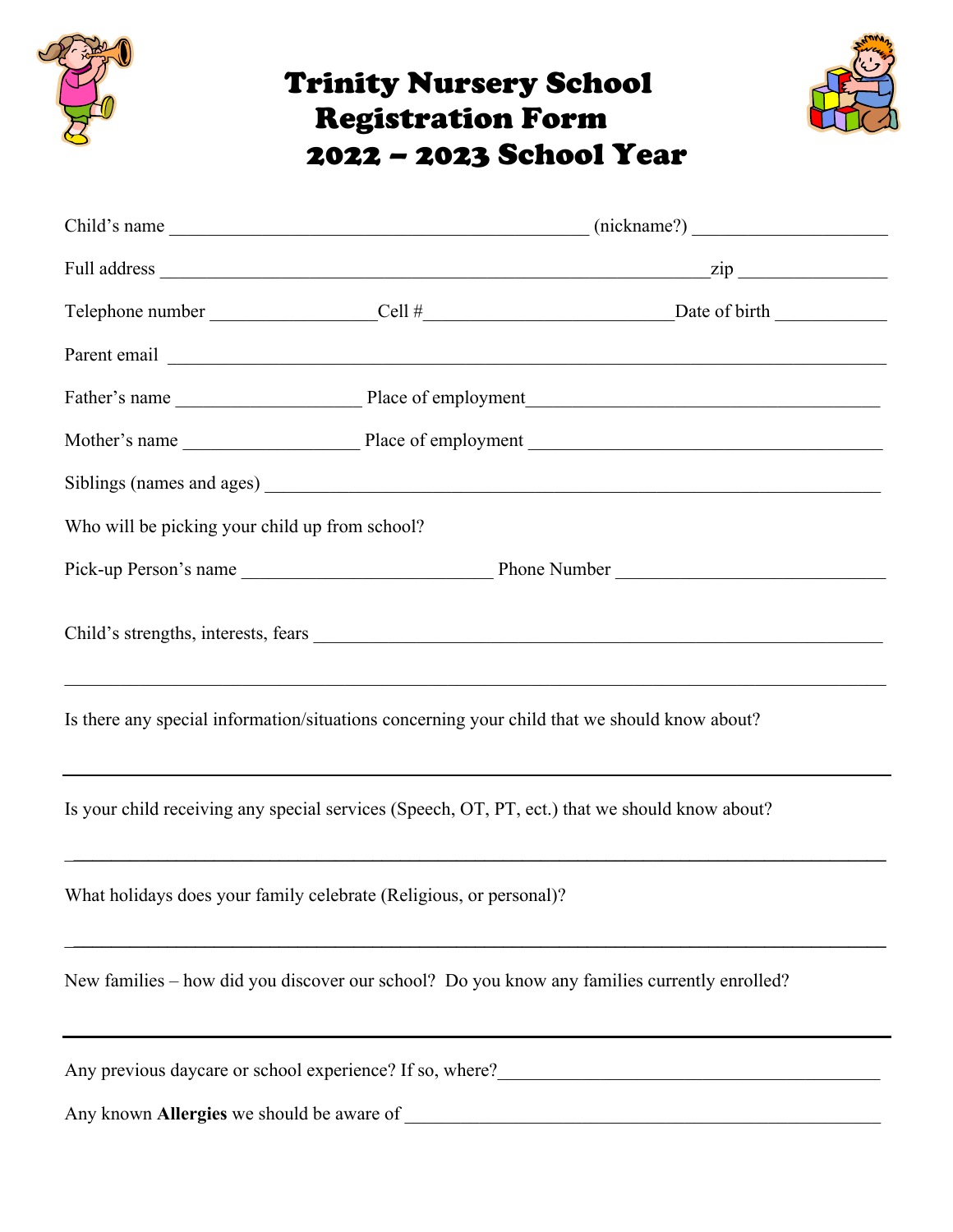

## Thank you for choosing Trinity Nursery School! Trinity Nursery School Tuition Form 2022 – 2023 School Year

| Child's name                                                                                                                                                                                                                         |                                                                                                                                                                 |  |
|--------------------------------------------------------------------------------------------------------------------------------------------------------------------------------------------------------------------------------------|-----------------------------------------------------------------------------------------------------------------------------------------------------------------|--|
|                                                                                                                                                                                                                                      |                                                                                                                                                                 |  |
|                                                                                                                                                                                                                                      | Telephone number ________________________Cell #_________________________________                                                                                |  |
|                                                                                                                                                                                                                                      |                                                                                                                                                                 |  |
| Parent E-mail <u>and the community of the contract of the contract of the contract of the contract of the contract of the contract of the contract of the contract of the contract of the contract of the contract of the contra</u> |                                                                                                                                                                 |  |
| Which class are you registering your child for?                                                                                                                                                                                      |                                                                                                                                                                 |  |
| 2 Day Toddler (9:15-11:30) Tuesday and Thursday                                                                                                                                                                                      |                                                                                                                                                                 |  |
| Three year old morning $(9:15 - 11:45)$ Monday and Wednesday                                                                                                                                                                         | Three year old morning $(9:15 - 11:45)$ Monday, Wednesday, and Friday<br>Three year old afternoon $(12.15 - 2.45)$ Monday, Wednesday, and Friday (if available) |  |
| Four year old morning $(9:00 - 11:30)$ Monday, Wednesday, and Friday<br>Four year old morning $(9:00 - 11:30)$ Monday through Friday<br>Four year old afternoon $(12:15 - 2:45)$ Monday through Friday (if available)                |                                                                                                                                                                 |  |
| Please let us know the name of the person/persons responsible for making your child's tuition<br>payment by the first day of each month:                                                                                             |                                                                                                                                                                 |  |
| Name                                                                                                                                                                                                                                 |                                                                                                                                                                 |  |
|                                                                                                                                                                                                                                      |                                                                                                                                                                 |  |
| Telephone number                                                                                                                                                                                                                     | E-Mail                                                                                                                                                          |  |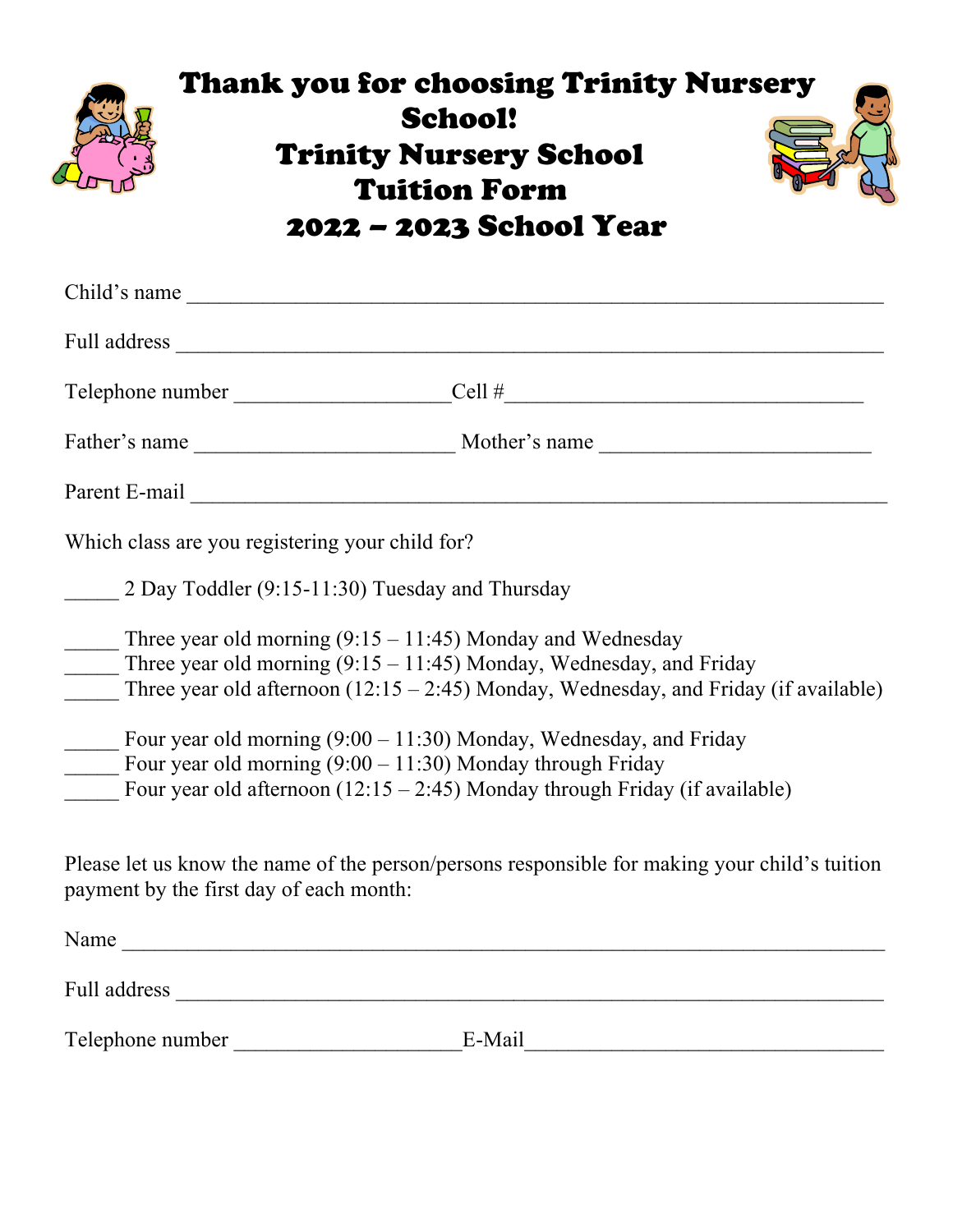

### Trinity Nursery School Physical Examination Form 2022 – 2023 School Year



| Child's name                                                                                                                      |                                                               |  |  |
|-----------------------------------------------------------------------------------------------------------------------------------|---------------------------------------------------------------|--|--|
|                                                                                                                                   |                                                               |  |  |
|                                                                                                                                   |                                                               |  |  |
|                                                                                                                                   |                                                               |  |  |
| Immunizations – please list all dates and dosages:                                                                                |                                                               |  |  |
|                                                                                                                                   | <u> 1980 - John Stone Barbara, martin a</u>                   |  |  |
|                                                                                                                                   |                                                               |  |  |
| Measles                                                                                                                           | Mumps Rubella                                                 |  |  |
| (Measles, Mumps and Rubella must be given on or after 1 <sup>st</sup> birthday)<br>Hep B(1dose) Varicella(1dose) PCV(1) Influenza |                                                               |  |  |
| Has this child had any operations? Yes / No<br>If yes, type of operation:<br>Hernia_______                                        | Heart_________ Genito-urinary__________ Nervous system_______ |  |  |
| Is this child under any medical supervision for:                                                                                  |                                                               |  |  |
| Allergies Epilepsy Cardiac Condition Diabetes Asthma                                                                              |                                                               |  |  |
| Other<br><u> 1989 - Johann Amerikaanse kommunister († 1958)</u>                                                                   |                                                               |  |  |
| I have found this child to be in good general health and able to participate in all activities. Yes / No                          |                                                               |  |  |
|                                                                                                                                   | Physician's Name                                              |  |  |
|                                                                                                                                   |                                                               |  |  |
|                                                                                                                                   | Telephone number                                              |  |  |

Exam Date\_\_\_\_\_\_\_\_\_\_\_\_\_\_\_\_\_\_\_\_\_\_\_\_\_\_\_\_\_\_